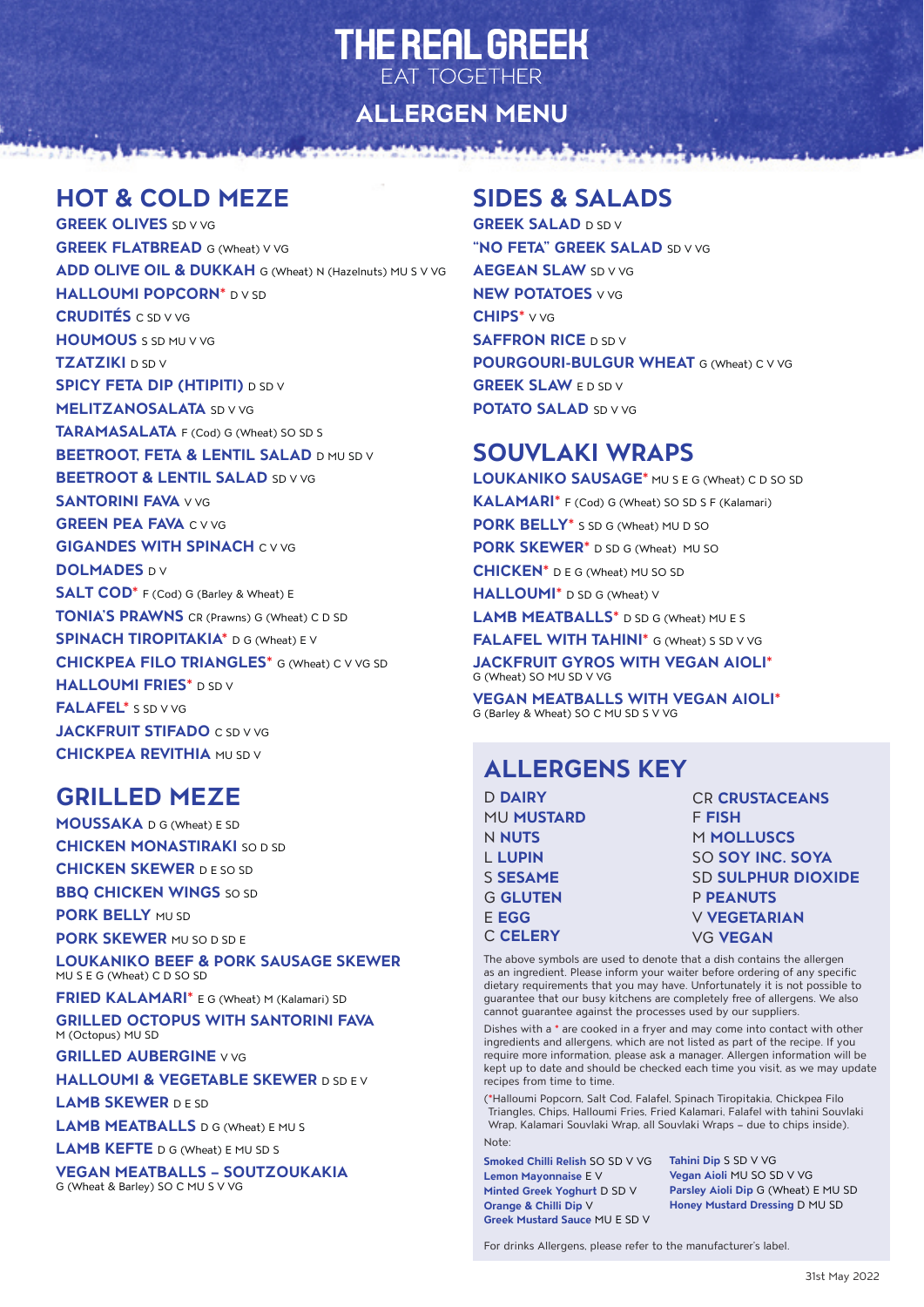# THE REAL GREEK **EAT TOGETHER**

**ALLERGEN MENU**

#### **DESSERTS**

**GREEK FILO CUSTARD PIE\*** D G (Wheat) E V

**BAKLAVA** D G (Wheat) N (Peanuts, Walnuts, Almonds) V

**BANKAR** 

**CARAMEL & PECAN CHEESECAKE** D G (Wheat) E N (Pecans)

**CHOCOLATE MOUSSE CAKE** D G (Wheat) E SO V

**PORTOKALOPITA** G (Wheat) E D V

**GREEK YOGHURT WITH WALNUTS IN SYRUP** D N (Walnuts) V

**LOUKOUMIA** D G N (Almonds)

#### **LUXURY SORBET**

**Lemon** V VG **Mango** V VG

#### **LUXURY ICE CREAM**

**Vanilla** D V **Vegan Vanilla** so v vg **Chocolate** D V SO **Strawberry** DV **Pistachio** D N (Almonds, Hazelnuts & Pistachios) V

#### **GREEK SPECIALITIES**

**GREEK COFFEE** D (Milk on request) **WITH LOUKOUMI D G N (Almonds) POT OF GREEK MOUNTAIN TEA**

#### **COFFEE**

**CAFFÈ AMERICANO** D (Milk on request) **SINGLE ESPRESSO CAPPUCCINO** <sup>D</sup> **LATTE** <sup>D</sup> **DOUBLE ESPRESSO**

#### **TEA**

**FRESH MINT TEA ENGLISH BREAKFAST EARL GREY PEPPERMINT GREEN TEA CAMOMILE SOYA MILK** SO V VG

#### **DELIVERY ONLY GREEK MEAL BOX**

**LAMB MEATBALLS BOX** D G (Wheat) E MU S SD

**PORK BELLY BOX** G (Wheat) D MU SD

**PORK SKEWER BOX** G (Wheat) D MU SD

**LOUKANIKO BEEF & PORK SAUSAGE BOX** MU S E G (Wheat) C D SO SD

**FALAFEL\* BOX** G (Wheat) D S SD V

**CHICKEN SKEWER BOX** G (Wheat) D SD

**HALLOUMI BOX** G (Wheat) D SD

**VEGAN MEATBALLS – SOUTZOUKAKIA BOX** G (Barley & Wheat) SO C MU SD V VG

#### **ALLERGENS KEY**

| <b>D DAIRY</b>    | <b>CR CRUSTACEANS</b>     |
|-------------------|---------------------------|
| <b>MU MUSTARD</b> | F FISH                    |
| N NUTS            | M MOLLUSCS                |
| <b>L LUPIN</b>    | SO SOY INC. SOYA          |
| S <b>SESAME</b>   | <b>SD SULPHUR DIOXIDE</b> |
| <b>G GLUTEN</b>   | <b>P PEANUTS</b>          |
| E EGG             | <b>V VEGETARIAN</b>       |
| <b>C CELERY</b>   | <b>VG VEGAN</b>           |

The above symbols are used to denote that a dish contains the allergen as an ingredient. Please inform your waiter before ordering of any specific dietary requirements that you may have. Unfortunately it is not possible to guarantee that our busy kitchens are completely free of allergens. We also cannot guarantee against the processes used by our suppliers.

Dishes with a **\*** are cooked in a fryer and may come into contact with other ingredients and allergens, which are not listed as part of the recipe. If you require more information, please ask a manager. Allergen information will be kept up to date and should be checked each time you visit, as we may update recipes from time to time.

( **\***Greek Custard Pie, Falafel Box).

For drinks Allergens, please refer to the manufacturer's label.

## **FOLLOW US**

/TheRealGreek

- @RealGreekTweet
- @TheRealGreekUK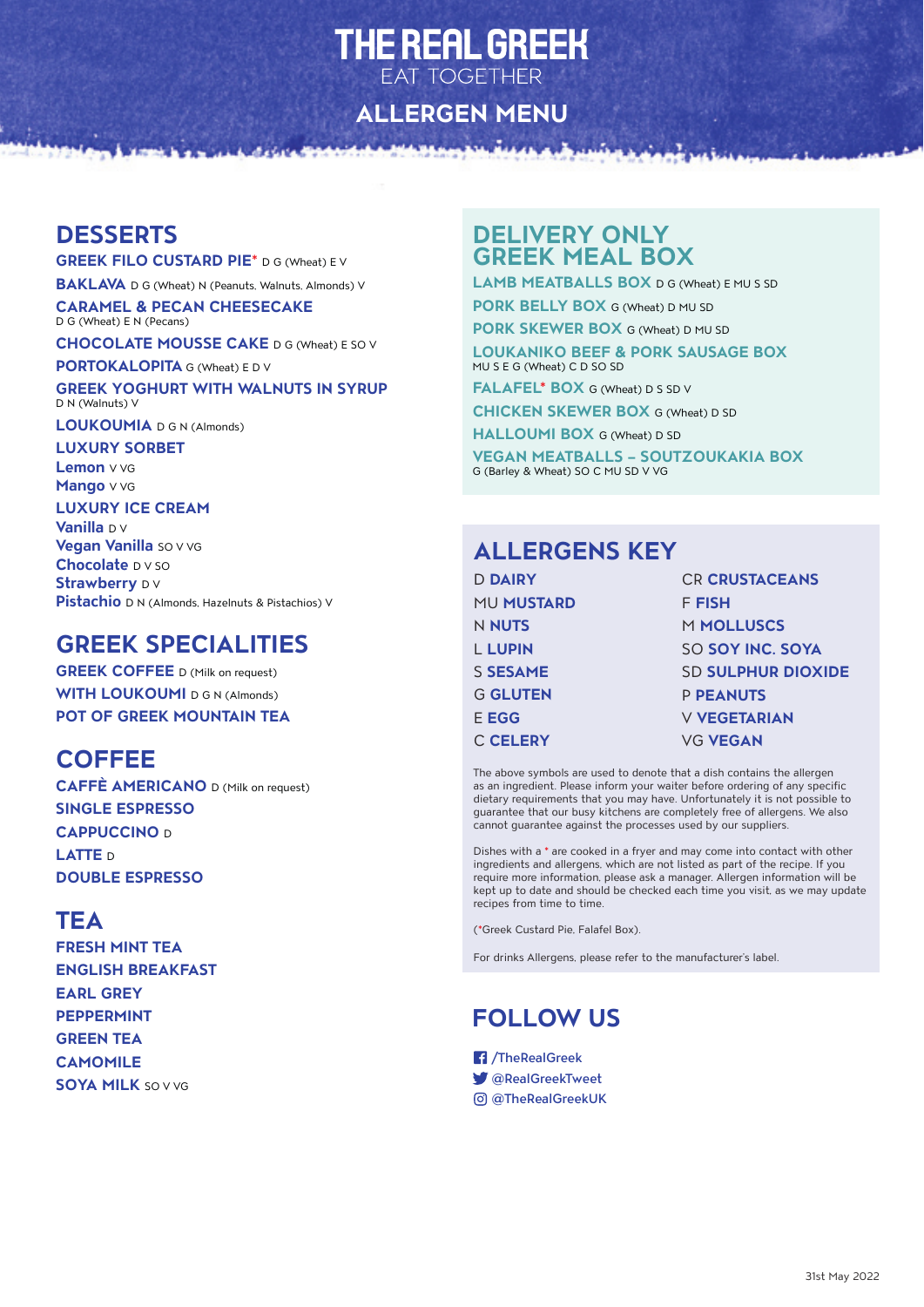# **THE REAL GREEK EAT TOGETHER**

### **LUNCH ALLERGEN MENU**

#### **GREEK TRIO** TOP

**—**

**GREEK FLATBREAD** G (Wheat) V VG **CRUDITÉS** C SD V VG

**HOUMOUS** S SD MU V VG **TZATZIKI** D SD V **GREEN PEA FAVA C V VG TARAMASALATA** F (Cod) G (Wheat) SO SD S **SPICY FETA DIP (HTIPITI)** D SD V **MELITZANOSALATA** SD V VG **SANTORINI FAVA** V VG

#### **GREEK TRIO** MIDDLE

**LAMB KEFTE** D G (Wheat) E MU SD S **SPINACH TIROPITAKIA\*** D G (Wheat) E V **GRILLED AUBERGINE** C V VG **CHICKEN SKEWER** D E SO SD **PORK SKEWER** MU SO D SD E **FALAFEL\*** S SD V VG **BBO CHICKEN WINGS** SO SD **LOUKANIKO BEEF & PORK SAUSAGE SKEWER** MU S E G (Wheat) C D SO SD **DOLMADES** DV

**GIGANDES WITH SPINACH C V VG** 

#### **GREEK TRIO** BOTTOM

**RICE** D SD V **CHIPS\*** V VG **NEW POTATOES** V VG **POURGOURI – BULGUR WHEAT** G (Wheat) C V VG **CHICKPEA REVITHIA MU SD V** 

#### **GREEK PLATE**

ALL SERVED WITH SAFFRON RICE, GREEK SALAD, TZATZIKI & WARM FLATBREAD.

**CHICKEN SKEWER** D SO SD G (Gluten)

**PORK SKEWER** MU SO SD D G (Wheat)

**LAMB MEATBALLS** D G (Wheat) E MU S

**LOUKANIKO BEEF & PORK SAUSAGE SKEWER** MU S G (Wheat) C D SO SD

**FALAFEL\*** S SD D G (Wheat) V **HALLOUMI & VEGETABLE SKEWER** D SD G (Wheat) V

#### **FISH & CHIPS**

**SALT COD\*** F (Cod) G (Barley & Wheat) E **TARAMASALATA** F (Cod) G (Wheat) SO SD S **CHIPS\*** V VG

# **SOUVLAKI WRAP & SIDE**

**LOUKANIKO BEEF & PORK SAUSAGE\*** MU S E G (Wheat) C D SO SD **KALAMARI\*** F (Cod) G (Wheat) SO SD S F (Kalamari) **PORK BELLY\*** S SD G (Wheat) MU D SO **PORK SKEWER\*** D SD G (Wheat) MU SO **CHICKEN\*** D E G (Wheat) MU SO SD **LAMB MEATBALLS\*** D SD G (Wheat) MU E S **HALLOUMI\*** D SD G (Wheat) V **FALAFEL WITH TAHINI\*** G (Wheat) S SD V VG **—**

**GREEK SALAD** D SD V **AEGEAN SLAW** SD V VG **NEW POTATOES** V VG **CHIPS\*** V VG **SAFFRON RICE** D SD V **POURGOURI-BULGUR WHEAT** G (Wheat) C V VG **GREEK SLAW ED SD V POTATO SALAD** SD V VG

#### **ALLERGENS KEY**

| <b>D DAIRY</b>    | <b>CR CRUSTACEANS</b>     |
|-------------------|---------------------------|
| <b>MU MUSTARD</b> | F FISH                    |
| <b>N NUTS</b>     | <b>M MOLLUSCS</b>         |
| <b>L LUPIN</b>    | <b>SO SOY INC. SOYA</b>   |
| <b>S SESAME</b>   | <b>SD SULPHUR DIOXIDE</b> |
| <b>G GLUTEN</b>   | <b>P PEANUTS</b>          |
| <b>E EGG</b>      | <b>V VEGETARIAN</b>       |
| <b>C CELERY</b>   | <b>VG VEGAN</b>           |

The above symbols are used to denote that a dish contains the allergen as an ingredient. Please inform your waiter before ordering of any specific dietary requirements that you may have. Unfortunately it is not possible to guarantee that our busy kitchens are completely free of allergens. We also cannot guarantee against the processes used by our suppliers.

Dishes with a **\*** are cooked in a fryer and may come into contact with other ingredients and allergens, which are not listed as part of the recipe. If you require more information, please ask a manager. Allergen information will be kept up to date and should be checked each time you visit, as we may update recipes from time to time.

( \*Halloumi Popcorn, Salt Cod, Falafel, Spinach Tiropitakia, Chickpea Filo Triangles, Chips, Halloumi Fries, Fried Kalamari, Falafel with tahini Souvlaki Wrap, Kalamari Souvlaki Wrap, all Souvlaki Wraps – due to chips inside).

# **FOLLOW US**

/TheRealGreek @RealGreekTweet @TheRealGreekUK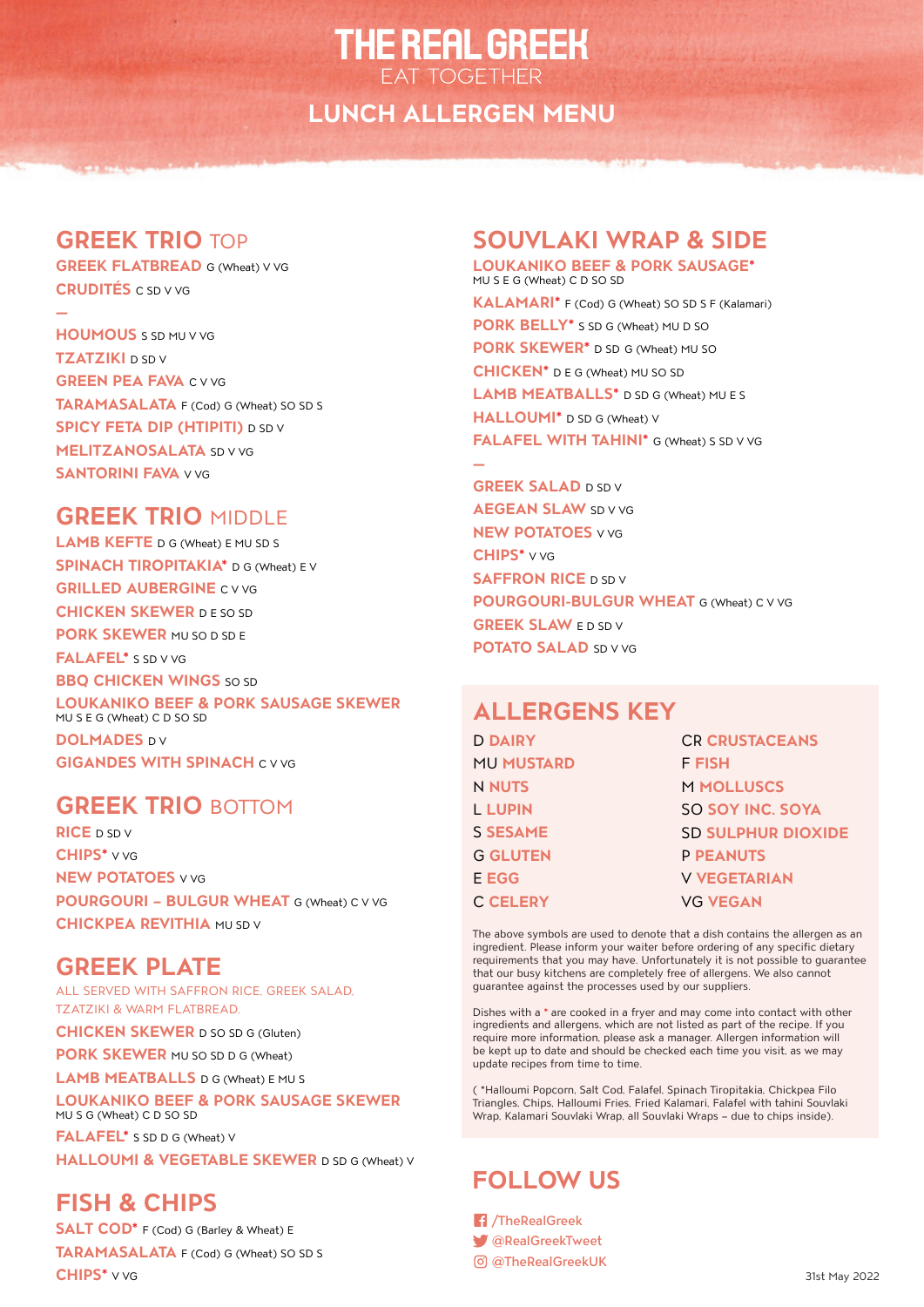### **VEGAN LUNCH ALLERGEN MENU**

#### **VEGAN PLATE**

**GREEK FLATBREAD** G (Wheat) V VG **CRUDITÉS** C V VG SD **HOUMOUS** S SD MU V VG **SANTORINI FAVA v** vG **JACKFRUIT STIFADO** C SD V VG **GIGANDES WITH SPINACH C V VG POURGOURI – BULGUR WHEAT**

G (Wheat) C V VG **MELITZANOSALATA** SD V VG

#### **VEGAN SOUVLAKI WRAP & SIDE**

**JACKFRUIT GYROS WITH VEGAN AIOLI\*** G (Wheat) SO MU SD V VG

**FALAFEL WITH TAHINI\*** G (Wheat) S SD V VG

**VEGAN MEATBALLS WITH VEGAN AIOLI\*** G (Wheat & Barley) SO C MU S V VG

**— NO FETA GREEK SALAD SD V VG AEGEAN SLAW** SD V VG **NEW POTATOES** V VG

**CHIPS\*** V VG **POURGOURI – BULGUR WHEAT**

G (Wheat) C V VG

# **ALLERGENS KEY**

| <b>CR CRUSTACEANS</b>     |
|---------------------------|
| <b>F FISH</b>             |
| <b>M MOLLUSCS</b>         |
| SO SOY INC. SOYA          |
| <b>SD SULPHUR DIOXIDE</b> |
| <b>P PEANUTS</b>          |
| <b>V VEGETARIAN</b>       |
| <b>VG VEGAN</b>           |
|                           |

The above symbols are used to denote that a dish contains the allergen as an ingredient. Please inform your waiter before ordering of any specific dietary requirements that you may have. Unfortunately it is not possible to guarantee that our busy kitchens are completely free of allergens. We also cannot guarantee against the processes used by our suppliers.

Dishes with a \* are cooked in a fryer and may come into contact with other ingredients and allergens, which are not listed as part of the recipe. If you require more information, please ask a manager. Allergen information will be kept up to date and should be checked each time you visit, as we may update recipes from time to time.

(\*Falafel with tahini Souvlaki Wrap, all Souvlaki Wraps – due to chips inside, Chips).

## **FOLLOW US**

/TheRealGreek @RealGreekTweet @TheRealGreekUK